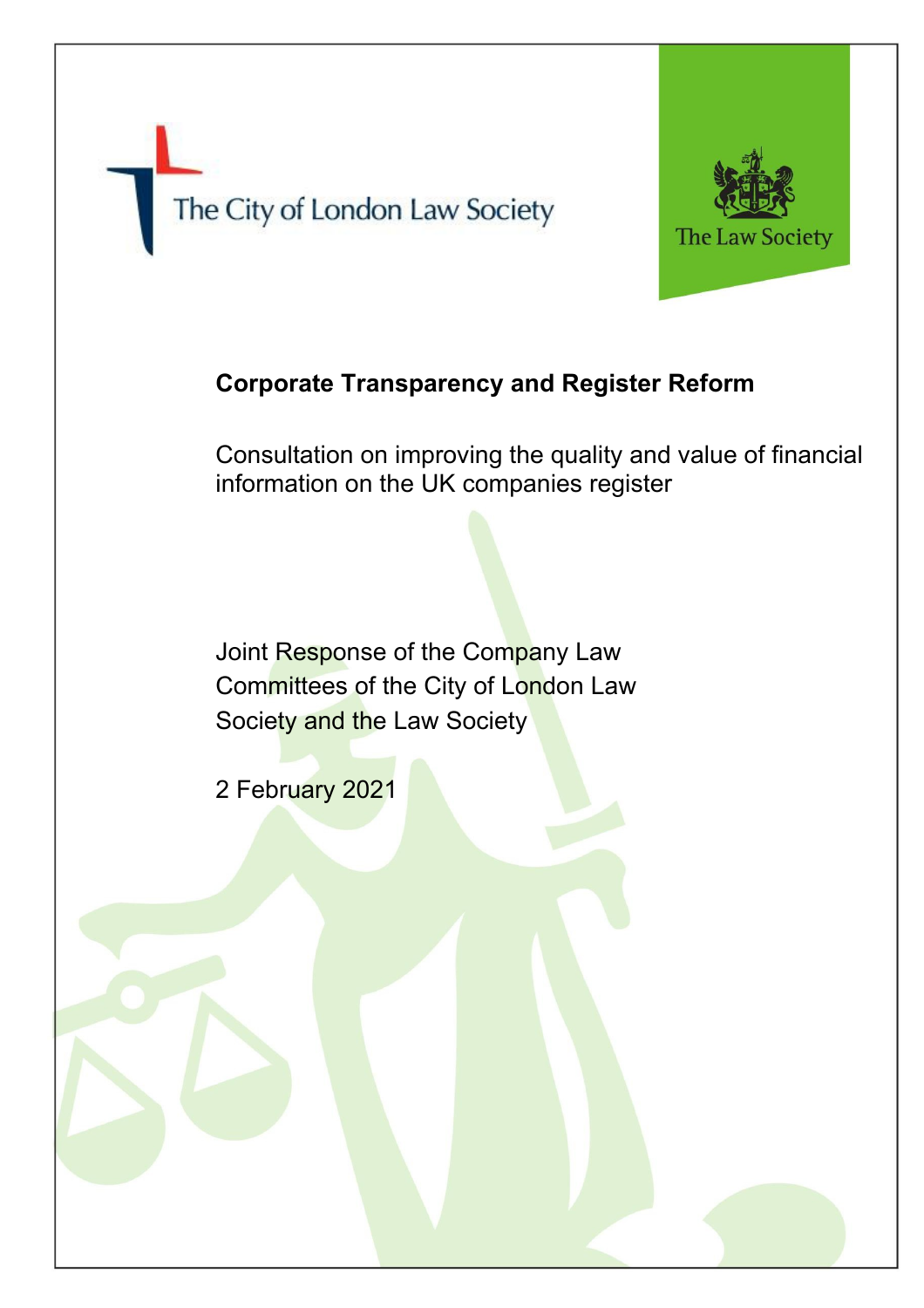#### **BEIS CONSULTATION: CORPORATE TRANSPARENCY AND REGISTER REFORM**

#### **IMPROVING THE QUALITY AND VALUE OF FINANCIAL INFORMATION ON THE UK COMPANIES REGISTER**

#### **JOINT RESPONSE OF THE COMPANY LAW COMMITTEE OF THE CITY OF LONDON LAW SOCIETY AND THE LAW SOCIETY COMPANY LAW COMMITTEE**

The views set out in this paper in relation to the proposed corporate transparency and register reform set out in the consultation paper titled "Consultation on improving the quality and value of financial information on the UK companies register"[1](#page-1-0) published in December 2020 (the **Consultation**) have been prepared by a Joint Working Party (the **Committee**) of the Company Law Committees of the City of London Law Society (**CLLS**) and the Law Society of England and Wales (the **Law Society**). See the Annex to this paper for further information relating to the CLLS and the Law Society.

#### **Introductory remarks**

1

We welcome the Government's aims of reducing criminal activities and fraud and increasing the accuracy of, and confidence in, the public register maintained by Companies House (the **Register**). We also welcome this opportunity to contribute to any improvements to the quality and value of the financial information available on the Register.

We draw your attention to our response to the 2019 consultation on Corporate Transparency and Register reform[2](#page-1-1) (the **2019 Response**), including our comments in that response to Chapter 7 of that consultation on the reform of company accounts. Those comments remain and, when considering which proposals to bring forward, we feel the Government should bear the following overarching principles in mind:

- company information is a valuable resource to persons dealing with a company and, to this extent, in general terms the more relevant information that is available to third parties, the better;
- however, the preparation of annual accounts and reports, and the procurement of an audit, can be an expensive and time-consuming task for companies, particularly larger ones, and the value to the public needs to be weighed against the administrative burden and expense;
- the UK's accounting regime is complex, and appropriate movements towards genuine simplification will reduce the burden on and cost to companies. However, this needs to be balanced against the need for users of financial information to benefit from increased detail and granularity as the size and systemic importance of a company increases; and
- any method for preparing, tagging and filing accounts electronically needs to be accessible to as many companies as possible, recognising the fact that many smaller companies will have fewer resources to dedicate to these activities.

We have set out below our responses to those questions in the Consultation in relation to which we believe we are in a position to comment. In many cases, we feel that the

<span id="page-1-0"></span>[https://assets.publishing.service.gov.uk/government/uploads/system/uploads/attachment\\_data/file/942160/C](https://assets.publishing.service.gov.uk/government/uploads/system/uploads/attachment_data/file/942160/Consultation_on_improving_the_quality_and_value_of_financial_information_on_the_register.pdf) onsultation on improving the quality and value of financial information on the register.pdf

<span id="page-1-1"></span><sup>2</sup> [http://prototypes.transputec.net/wp-citysolicitors.co.uk/wp-content/uploads/2019/09/CLLS-response-to-BEIS](http://prototypes.transputec.net/wp-citysolicitors.co.uk/wp-content/uploads/2019/09/CLLS-response-to-BEIS-consultation-on-Companies-House-31-07-19-1.pdf)[consultation-on-Companies-House-31-07-19-1.pdf](http://prototypes.transputec.net/wp-citysolicitors.co.uk/wp-content/uploads/2019/09/CLLS-response-to-BEIS-consultation-on-Companies-House-31-07-19-1.pdf)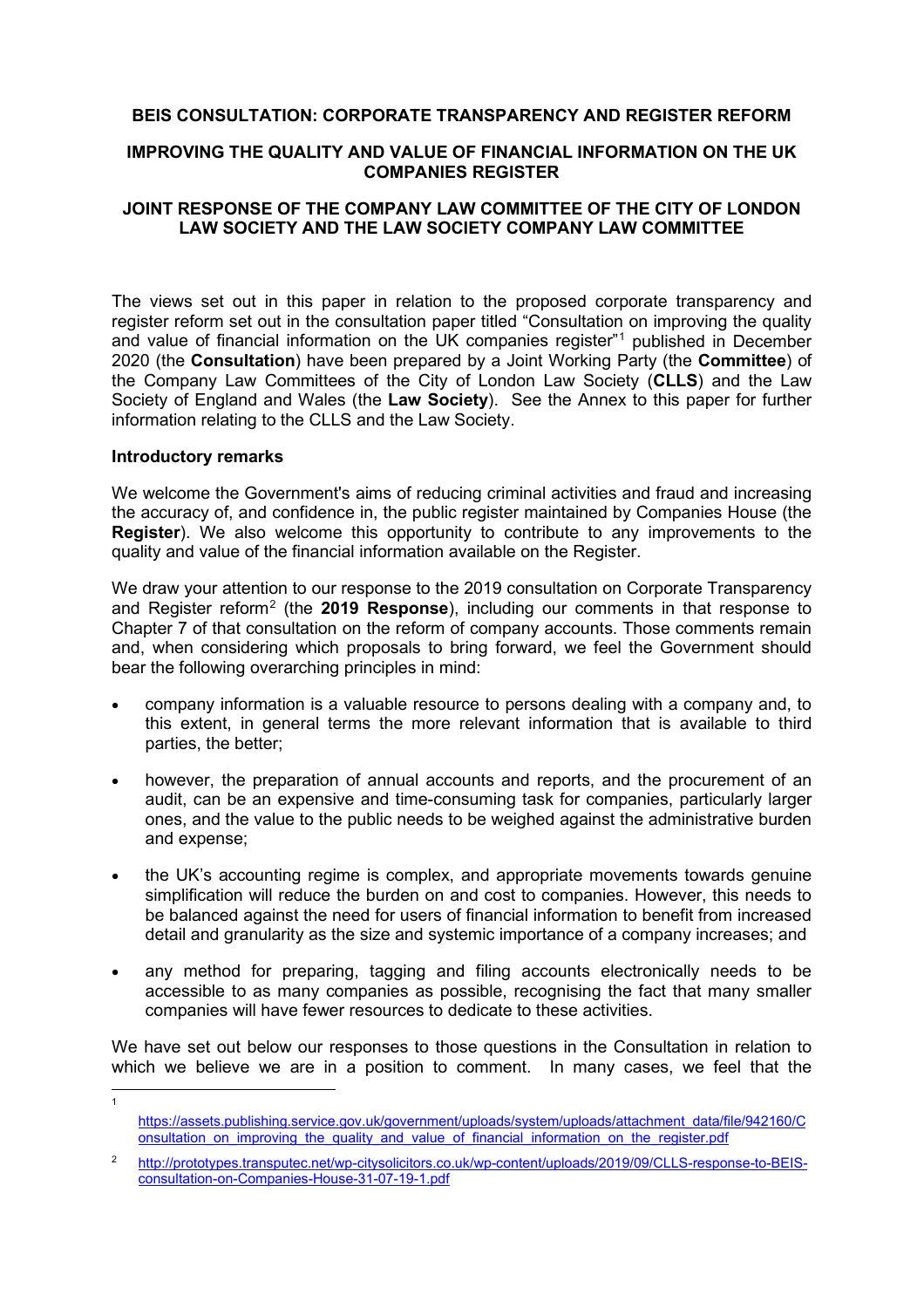comments of organisations involved in preparing and approving financial statements will be of more value to the Government than ours. Consequently, where we have not provided a response to a specific question, please assume that we have no comments in relation to that question.

# **Section 2: Requiring financial information to be delivered in a digital format**

### **Q7: What can government do to assist these companies to transition to digital filing?**

We have no comments on the digital filing of accounts specifically. However, we would draw attention to our comments in the Committee's response to question 22 of the Government's parallel consultation on the "Powers of the Registrar"<sup>[3](#page-2-0)</sup>, in which we note that electronic filing can suggest two separate delivery mechanisms:

- the ability to file an electronic copy (for example, a scanned copy in PDF format) of a paper document by an electronic delivery method (for example, by sending to an email address or by submitting through an online portal); and
- the ability to submit information in purely electronic form through a Companies House WebFiling or dedicated filing software (which Companies House terms "software filing"), rather than by creating an electronic replica of a paper document.

We reiterate our comment that some companies (particularly smaller companies) may lack the resources to take advantage of software filing and may, therefore, need to be entitled to default to submitting their accounts in paper format, at least for a transitional period.

We also note that, in certain cases, the mechanism for delivering accounts to Companies House depends on the type of accounts being filed. We are aware of multiple delivery methods at present.

We would encourage the Registrar to implement electronic submission systems that are open to as many organisations, at as low a cost and with as few administrative burdens as possible in order to maximise the take-up of digital filing. In particular, we would suggest that the Government's ultimate goal should be to create a single method of electronic delivery that can be used by all companies for all types of submission.

In this regard, we note that, during the on-going coronavirus (SARS-CoV-2)/Covid-19 pandemic, Companies House has provided the facility for companies and other applicants to file certain documents with Companies House by uploading them through the emergency filing service<sup>[4](#page-2-1)</sup>. This might provide a platform for the future digital delivery of company accounts.

# **Section 3: Full i-XBRL tagging of financial information**

#### **Q8: What challenges do you foresee with filing fully tagged accounts with Companies House?**

In our 2019 Response, we:

• agreed that minimum tagging standards in iXBRL would make key financial information more easily identifiable both to Companies House (when checking minimum reporting requirements) and to users of the Register;

<span id="page-2-0"></span><sup>3</sup>

[https://assets.publishing.service.gov.uk/government/uploads/system/uploads/attachment\\_data/file/942167/R](https://assets.publishing.service.gov.uk/government/uploads/system/uploads/attachment_data/file/942167/Registrar_s_Powers_Consultation.pdf) [egistrar\\_s\\_Powers\\_Consultation.pdf](https://assets.publishing.service.gov.uk/government/uploads/system/uploads/attachment_data/file/942167/Registrar_s_Powers_Consultation.pdf)

<span id="page-2-1"></span><sup>4</sup> [https://find-and-update.company-information.service.gov.uk/efs-submission/start.](https://find-and-update.company-information.service.gov.uk/efs-submission/start)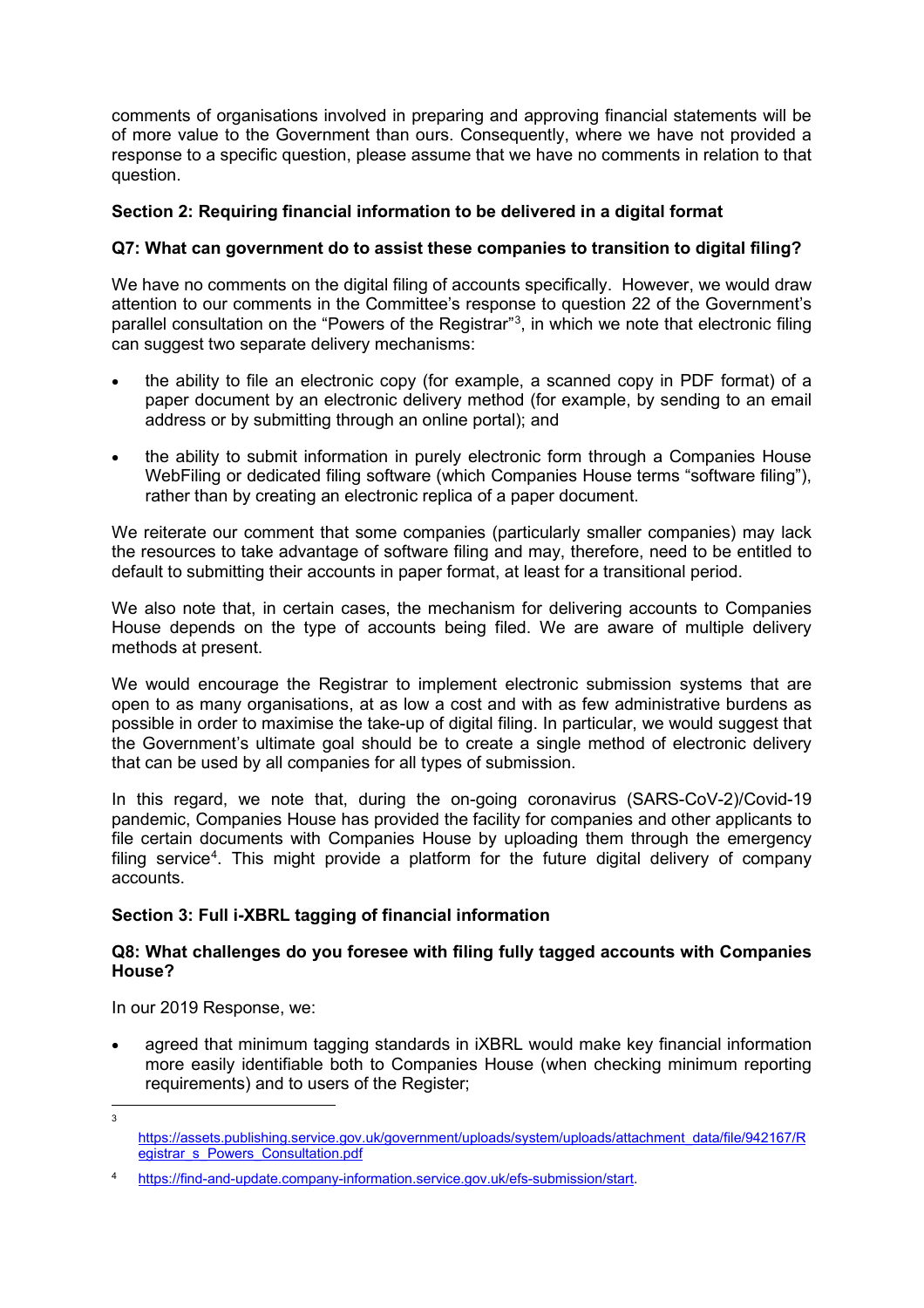- agreed that Companies House should explore the introduction of minimum digital tagging standards; and
- suggested that the introduction of any minimum tagging standards be considered and introduced in conjunction with HM Revenue & Customs (**HMRC**).

We reiterate those comments here. Given that *iXBRL* tagging is already mandatory when submitting accounts to HMRC, and that accounts submitted via WebFiling, together with a proportion of accounts submitted using software filing, are already tagged using iXBRL, we believe that the extension of mandatory iXBRL tagging to accounts submitted to the Registrar is logical, sensible and proportionate.

We agree in particular with paragraphs 38 and 39 of the Consultation and note that iXBRL tagging should be able to allow the Registrar not only to validate and (where required) reject accounts submitted to it, but also (depending on which tags are mandated and which additional information required within a company's accounts) to validate whether a company qualifies for the particular category of accounting regime (that is, micro, small, medium-sized or large) according to which it has prepared its accounts.

We would encourage the Government to investigate and understand the reasons why a proportion of companies submit accounts to Companies House that are not tagged to iXBRL, particularly given that iXBRL tagging is mandatory when submitting accounts to HMRC. In this regard, we would encourage the Government to assess whether this discrepancy is generated or exacerbated by any differences in the mechanisms for submitting accounts electronically to HMRC and Companies House.

We also note that any proposal to mandate iXBRL tagging will need to take into account the methods by which companies are able to deliver their accounts to Companies House for filing and, in particular, the Government's suggestion of mandating electronic filing of accounts.

We would also encourage the Government to balance the value of iXBRL tagging to Companies House and the general public with the administrative burden and technical expertise that will be required of companies (particularly smaller companies) in applying tagging. Where iXBRL tagging is applied automatically, we do not foresee any significant issues. However, if mandatory tagging were to extend beyond basic taxonomy, companies will need the benefit of greater technical expertise, which may in turn have a cost impact. Consideration should also be given to the liability regime for incorrect iXBRL tagging, given that the tagging process is likely to carried out entirely by software on which companies will have little choice but to rely.

#### **Section 4: Reducing the timescales for delivering financial information**

#### **Q10: With continual advancements in digital technology, what are your views on shortening the time allowed to submit accounts to Companies House?**

#### **Q11: What would be the impact if filing deadlines were shortened to three months for public and six months for private companies from the end of the reporting year?**

We believe that commercial organisations and their accountants and auditors will be in a better position to comment on the feasibility of shorter timescales for delivering financial information. In this regard, we would suggest that the possibility of financial information being out of date at the point of receipt by Companies House will need to be balanced with the practicality and cost to companies of preparing accounts according to an accelerated timetable. That said, we believe that there would be a material benefit to users of financial information for at least the filing deadline for private companies to be shortened, so we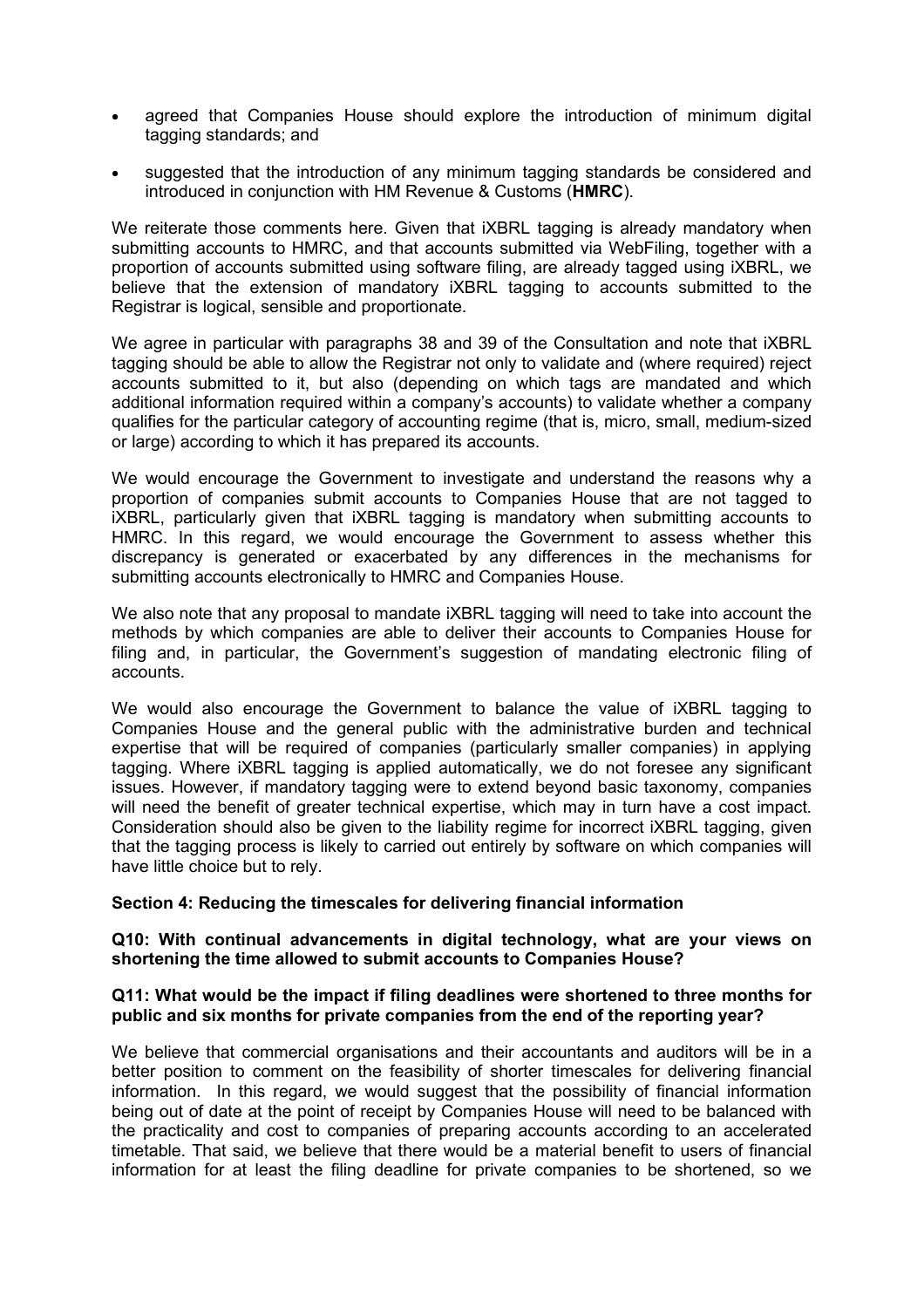consider it worthwhile exploring the feasibility of this.

We would also make the following specific comments:

• Public companies are required by s. 437 of the Companies Act 2006 (the **CA 2006**) to lay their accounts before their members in a general meeting (an "accounts meeting") before the end of the period for filing the accounts with the Registrar.

For a "traded company"<sup>[5](#page-4-0)</sup>, this will invariably be done at the company's next annual general meeting (AGM).<sup>[6](#page-4-1)</sup> Under s. 307A CA 2006, the minimum period of notice which a traded company must give when convening an AGM is 21 clear days. In addition, many quoted companies may still be following the old requirement in Provision E.2.4 of the 2016 version of the Financial Reporting Council's UK Corporate Governance Code to call an AGM on the longer notice period of not less than 20 working days (which is now embodied as non-binding guidance in paragraph 36 of the 2018 version of the FRC's Guidance on Board Effectiveness)<sup>[7](#page-4-2)</sup>.

In practice, therefore, the period within which a traded company must finalise its accounts is, in reality, at least one month shorter than the deadline by which it is required to file its accounts with Companies House.

To reduce the period within which a public company must file its accounts to three months would, therefore, effectively require traded companies to finalise their accounts within two months of their financial year-end. This task becomes more significant still, given that traded companies are subject to the full extent of mandatory and expected corporate reporting (including not only individual and (most likely) consolidated financial statements, but also a strategic report, directors' remuneration report, non-financial information statement, corporate governance statement (including, for many, a specific requirement to "comply or explain" against the UK Corporate Governance Code), audit, remuneration and nomination committee reports, streamlined energy and carbon reporting, and now (for listed companies) comply or explain reporting against the Taskforce on Climate-related Financial Disclosures' Final Recommendations).

This is in addition to the requirement for the company's auditor to provide an opinion on the auditable parts of those financial statements and reports, and the Home Office's recommendation that companies publish their slavery and human trafficking statements alongside their annual financial statements $^8\!$  $^8\!$  $^8\!$ .

We would note that this is a significant task for which two months may, in many if not most cases, simply not be sufficient time.

• Under DTR 4.1.3R, a company whose transferable securities are admitted to a UK regulated market must publish its annual report within four months of its financial year-

<span id="page-4-0"></span><sup>&</sup>lt;sup>5</sup> This means a company any shares of which carry rights to vote at general meetings and are admitted to trading on a UK regulated market or an EU regulated market by or with the consent of the company.

<span id="page-4-1"></span> $6$  Practice among non-publicly traded public companies may well vary.

<span id="page-4-2"></span><sup>7</sup> [https://www.frc.org.uk/getattachment/61232f60-a338-471b-ba5a-bfed25219147/2018-Guidance-on-Board-](https://www.frc.org.uk/getattachment/61232f60-a338-471b-ba5a-bfed25219147/2018-Guidance-on-Board-Effectiveness-FINAL.PDF)[Effectiveness-FINAL.PDF](https://www.frc.org.uk/getattachment/61232f60-a338-471b-ba5a-bfed25219147/2018-Guidance-on-Board-Effectiveness-FINAL.PDF)

<span id="page-4-3"></span><sup>&</sup>lt;sup>8</sup> See para. 7.4 of the Home Office's "Transparency in Supply Chains etc., A practical guide", [https://assets.publishing.service.gov.uk/government/uploads/system/uploads/attachment\\_data/file/649906/Tr](https://assets.publishing.service.gov.uk/government/uploads/system/uploads/attachment_data/file/649906/Transparency_in_Supply_Chains_A_Practical_Guide_2017.pdf) ansparency in Supply Chains A Practical Guide 2017.pdf, although we note the Government's proposal to change this to an annual reporting requirement based on a fixed period of 1 April to 31 March each year,<br>with a reporting deadline of 30 September in that year with a reporting deadline of 30 September in that year [\(https://assets.publishing.service.gov.uk/government/uploads/system/uploads/attachment\\_data/file/919937/G](https://assets.publishing.service.gov.uk/government/uploads/system/uploads/attachment_data/file/919937/Government_response_to_transparency_in_supply_chains_consultation_21_09_20.pdf) overnment response to transparency in supply chains consultation 21\_09\_20.pdf).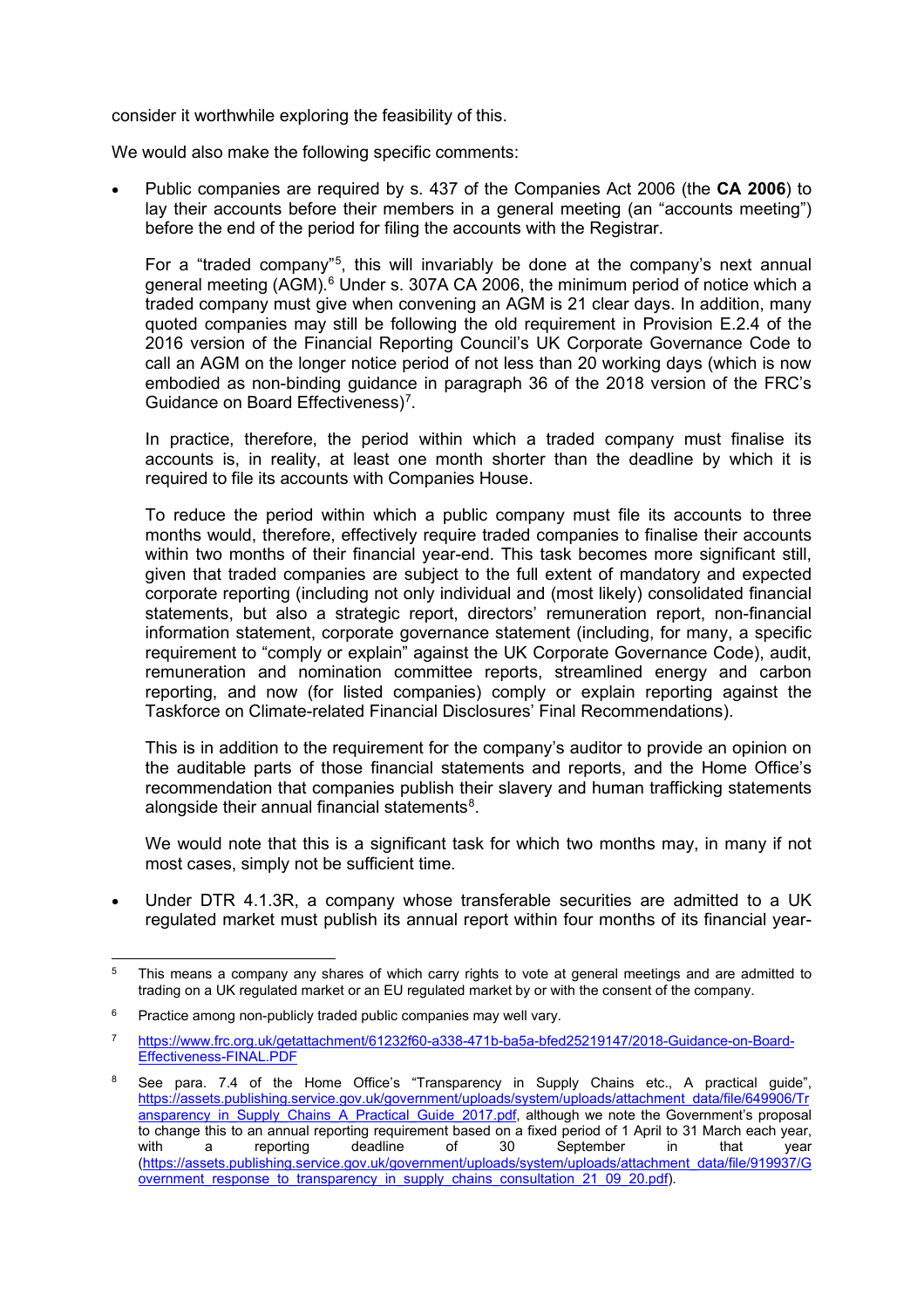end. Shortening the deadline for public companies to file their accounts at Companies House to three months would have the effect of requiring a company that is subject to DTR 4.1.3R (which includes all companies listed on the London Stock Exchange Main Market and the AQSE Main Market) to file their accounts with the Registrar before they are required to publish them to the market.

We would urge the Government to work closely with the Financial Conduct Authority to ensure that the deadline for traded companies to file their accounts at Companies House coincides with, or is at least longer than, the deadline set out in DTR 4.1.3R, so as to avoid potential confusion.

We would note that not all public companies are the same. They range from the largest UK companies, such as those in the FTSE 100, through to specialist and growth companies on markets such as AIM and the AQSE Growth Market, to non-publicly traded companies, ranging from significant non-traded public companies through to socalled "vanity PLCs" and companies which, by quirk of their past, have remained public companies rather than re-registering as private limited companies.

Whilst the largest companies may be adequately resourced to meet significantly shortened filing requirements (although noting our comments above in relation to this), smaller public companies are unlikely to be. The Companies Act 2006, as well as the FCA Handbook, make distinctions in several respects between "traded" public companies and "non-traded" public companies. The Companies Act 2006 further distinguishes between "quoted" public companies and non-quoted public companies.

We would encourage the Government to consider whether there is a case for distinguishing between these categories of public company when deciding what shortened timescales (if any) to introduce for filing accounts with Companies House and, in particular, whether there is any need for non-traded public companies to be subject to a shorter filing deadline than that applicable to private companies.

We also believe that any reform to the rules applicable to quoted companies is best considered in the context of the entirety of the reporting cycle to which listed/traded companies are subject, on the markets on which they are listed.

• Finally, we would note that numerous bodies, particularly the Financial Reporting Council, continue to encourage companies to improve the quality of their corporate reporting. We are concerned that reducing the timescales companies have to file their accounts may lead to the more hurried preparation of accounts and hence, conversely, to a deterioration in the quality of corporate reporting.

#### **Section 5: Maximising the value and integrity of accounts information**

#### **Q13: What will be the challenges for companies submitting a declaration of filing eligibility with accounts?**

As a general rule, we do not envisage significant difficulties for company directors to submit a declaration of filing eligibility with the company's accounts. In all cases, a company's directors must be satisfied that the company falls within the size category (micro, small, medium-sized or large) for which it has prepared accounts, or (if applicable) that it is dormant. In most cases, this determination will be reached on professional advice from the company's accountants. It should therefore be a straightforward matter for the directors to confirm that determination.

We would, however, query the value of an additional declaration. If the directors of a company mis-classify the company, then the accounts will not show a true and fair view of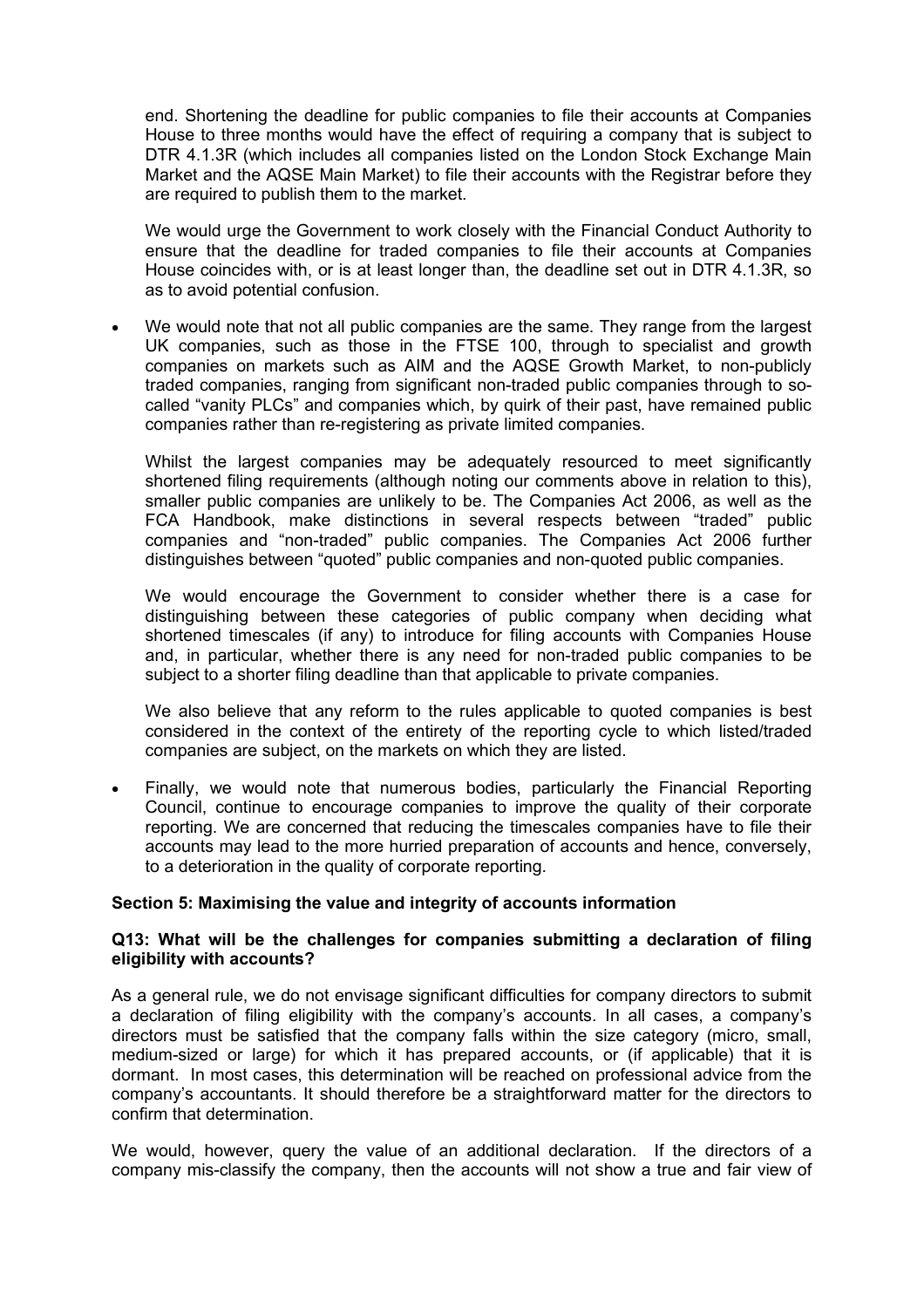the company's financial affairs and will not, therefore, comply with the specific content requirements of the Companies Act 2006 and regulations made under it. Under s. 414(4) CA 2006, every director of the company who:

- knew that they did not comply, or was reckless as to whether they complied; and
- failed to take reasonable steps to secure compliance or to prevent the accounts from being approved,

will commit an offence. That offence is already punishable by an unlimited fine (for conviction on indictment) or a fine not exceeding the statutory maximum (on summary conviction). In addition, conviction under s. 414(4) is already a ground for disqualification under the Company Directors Disqualification Act 1986.

We do not disagree that introducing a requirement for the directors of a company to make an eligibility declaration may help to focus the directors' minds on the determination they have reached as to the accounting regime applicable to the company. However, unless the consequences of making a false declaration differ from those arising from contravention of s. 414(4) CA 2006, the declaration may have little practical effect; we believe that the Boards of most companies are already aware (in broad terms) of the collective responsibility they have for the company's accounts. In addition, a declaration of eligibility is in our view likely to provide little in the way of deterrent to a person who is intent on deliberately misclassifying a company.

We note the proposal in the Consultation that, where one director makes a false eligibility declaration, all of the company's directors would automatically be liable. This differs from liability under s. 414(4) CA 2006, which attaches only to those directors who have knowledge of, or are reckless as to, non-compliance. However, it appears to us that, if this is the Government's intention, the same effect could be achieved by amending s. 414(4) to impose joint strict liability.

We would not, however, be in favour of this. There is a risk that, without savings provisions similar to those in s. 414(4)(a) and (b) CA 2006, a director who opposes or is oblivious to a false eligibility statement, or who, acting reasonably and in good faith, supports a false eligibility statement, would nonetheless incur criminal liability and potential disqualification. This is clearly a severe consequence which the Government should consider carefully before introducing. For the same reasons, we consider that the existing savings provisions in s. 414(a) and (b) CA 2006 should be retained for the wider compliance requirements of s. 414(4) CA 2006.

#### **Q14: Under what circumstances, if any, should the eligibility information collected with the declaration not be published on the public register?**

The Consultation suggests that the eligibility information associated with an eligibility declaration are:

- for a dormant company, a declaration that the company is dormant; and
- for any other company, the company's turnover, its balance sheet total, the average number of persons it employed during the year, and the category into which it falls.

In this regard, we would note that companies of all sizes are required to disclose their turnover and balance sheet total in their accounts, and (under s. 411 CA 2006) the average number of persons they employed during the year in the notes to their accounts.

The only exception to this rule is that small companies may choose to file abridged accounts, in which they disclose gross profit or loss, rather than turnover. Furthermore, we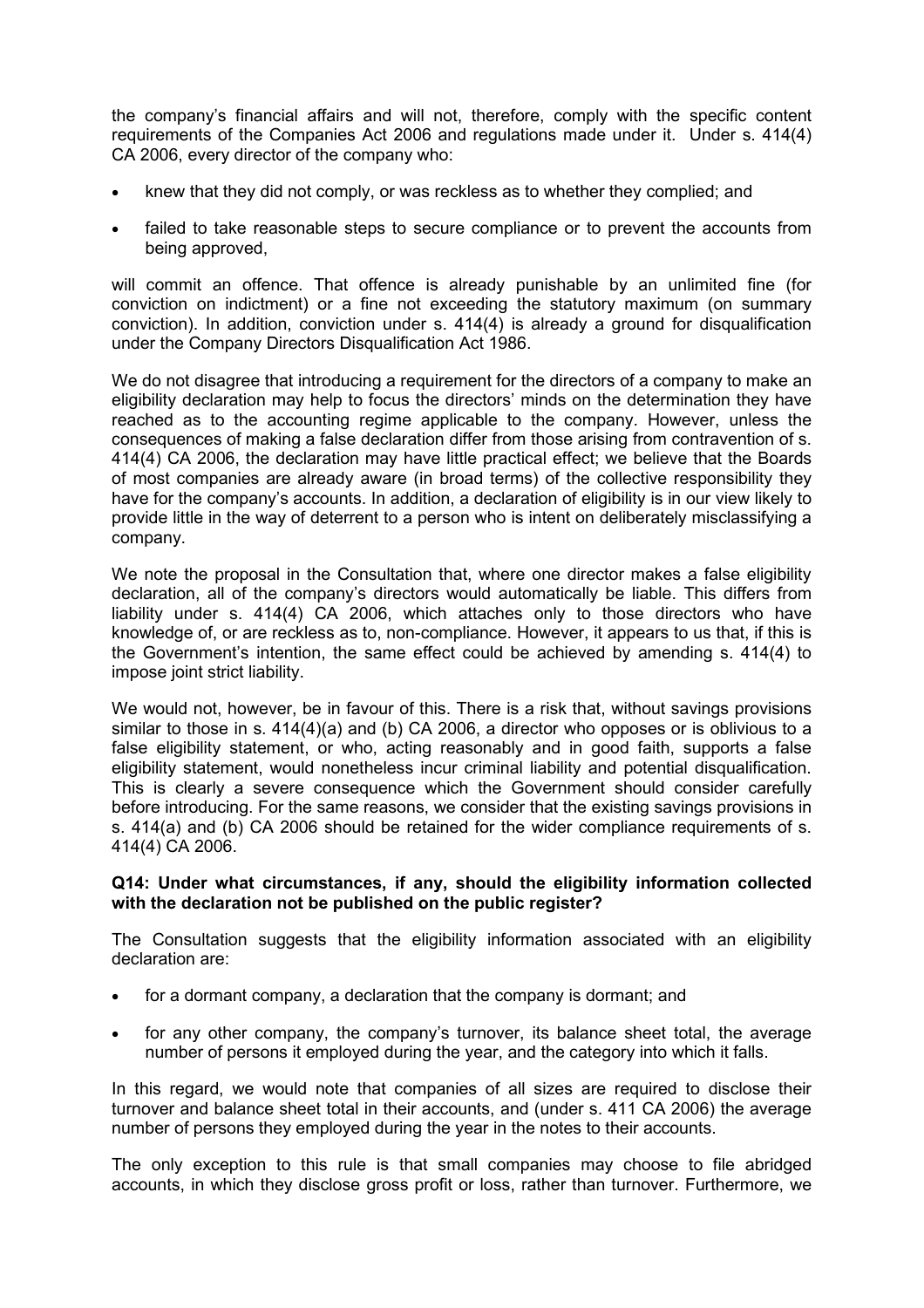note the Government's comments in paragraphs 60 to 62 (inclusive) of the Consultation in relation to abridged accounts and note that, depending on the outcome of that discussion, this exception might be eliminated.

Moreover, if, as the Government proposes, it became mandatory for companies to tag these items using iXBRL tagging, it would be possible to validate a company's determination as to the accounting category into which it falls quickly and efficiently.

It is therefore not clear what other information would be provided alongside an eligibility declaration that might not be disclosed to the public through the company's accounts themselves.

We do note, however, that the definitions of "turnover" and "number of employees" are defined by reference to other concepts or line items that may or may not need to be disclosed in the company's accounts. For example, section 474(1) CA 2006 defines "turnover" as amounts derived from the provision of goods and services, after deduction of trade discounts, value added tax and any other taxes based on the amounts so derived. Whilst legislation requires companies to disclose their turnover, companies are not (to our knowledge) required specifically to disclose the amount of any trade discounts or taxes based on those amounts.

To the extent that the Government is proposing to require companies, as part of their eligibility information, to disclose constituent elements of the threshold values that determine the company's size category for accounting purposes, we believe this is likely to merit a more comprehensive and technical consultation with specific proposals for line item disclosure.

#### **Q16: As the directors' declaration will need to include information in respect of turnover, balance sheet total and number of employees, what changes, if any, would you make to these definitions in Part 15 of the Companies Act to make the definitions clearer?**

See our comments on Q15.

#### **Q17: What would be an appropriate sanction for making a false declaration of eligibility?**

See our comments on Q13. We note paragraph 50 of the Consultation, in which the Government proposes civil penalties such as fines, and criminal sanctions and director disqualification as possible sanctions for making a false eligibility declaration.

Should the Government decide to proceed with its proposal to require directors to make an eligibility declaration, we agree that these would appear to be appropriate sanctions that are consistent with sanctions for other breaches of the accounts provisions of companies legislation.

We would reiterate our comments in response to Q13, namely that the Government should consider including appropriate protections for directors who act in good faith and are both unaware and have no reason to suspect that an eligibility declaration is false.

#### **Section 6: Review of Small Company Accounts Filing Options**

**Q18: What is the minimum level of financial information that a micro-company should disclose on the public register?**

**Q19: Are there any existing filing requirements under the small or micro-entity regimes that could be discarded?**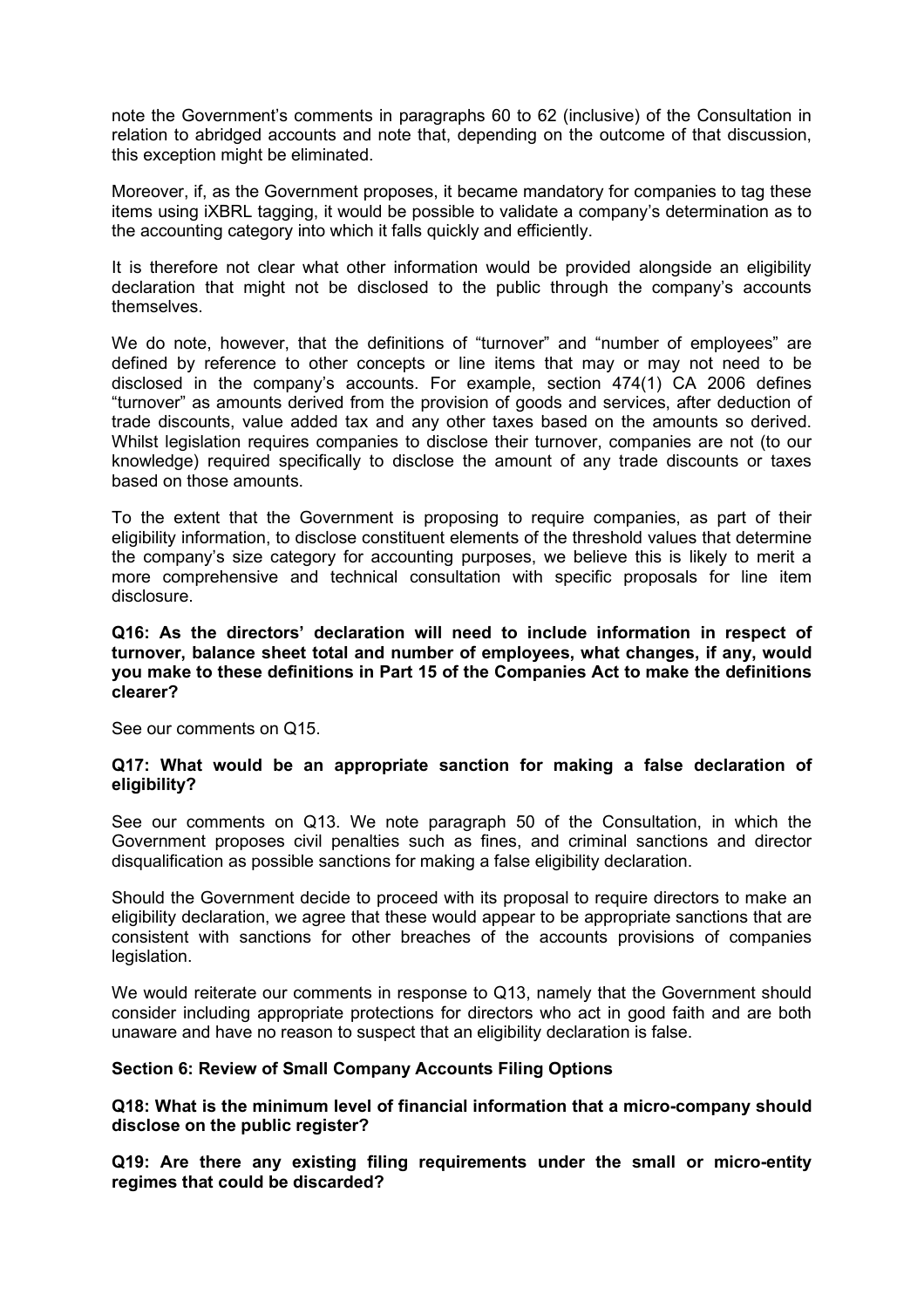We believe that more regular users of company financial information are better placed than us to provide detailed comments to these questions. We would simply make the following comments:

The degree of information currently required to be disclosed under the micro-entities regime is minimal. Whilst we appreciate that the objective of the regime is to minimise the administrative burden on very small companies, we query whether the information is useful for persons who wish to inspect a micro-entity's financial information.

However, we also note that the micro-entity reporting regime is optional (in the sense that a small company must elect to prepare micro-entity accounts rather than small company accounts) and that, according to Companies House data<sup>9</sup>, in the period 1 April 2019 to 31 March 2020, 39.2% of UK companies filed (and so elected to prepare) microentity accounts, compared with 2% that prepared small company accounts and 38.9% that declared themselves exempt from audit $10$ .

We recognise the Government's concern that some companies may be incorrectly, or even deliberately, misclassifying themselves as micro-entities rather than small companies. However, the statistics might also indicate that the micro-entity accounting regime is popular among small companies. Any changes to the micro-entity accounting regime are therefore likely to have an impact on a significant proportion of companies on the Register.

On balance, and in the interests of promoting the simplification of the company accounts regime, we believe it is worth exploring the merit in abolishing the micro-entity accounts regime. However, in doing so, we would encourage the Government to weigh up any additional burden on micro-entities that may arise from mandating additional information in micro-entity accounts against the benefit to the public of providing that further information.

We note the comments in paragraph 60 of the Consultation in relation to abridged accounts. We agree that the option for small companies to prepare up to three sets of accounts ("full" small company accounts, abridged accounts or, for very small companies, micro-entity accounts) may be confusing. We also agree that there seems to be little purpose in a company preparing different sets of accounts containing differing extents of financial information for submission to their members and to different Government agencies.

Again, in the interests of simplification, we believe it is worth exploring the merit in abolishing the abridged accounts regime. As part of this, the Government could also explore whether to relax any elements of the "standard" small companies accounts regime in order to bridge the gap between (and effectively merge) the two.

Unfortunately, the Companies House data referred to above do not provide a breakdown showing how many small companies accounts were prepared and filed under the abridged accounts regime.<sup>11</sup> We would encourage Companies House to generate a breakdown of small companies that produce abridged accounts versus "full" small company accounts so as to understand the extent to which the abridged accounts election is being taken up, as this will no doubt inform any decision as to whether to

<span id="page-8-0"></span><sup>9</sup> [https://www.gov.uk/government/statistical-data-sets/companies-house-management-information-tables-2019-](https://www.gov.uk/government/statistical-data-sets/companies-house-management-information-tables-2019-20) [20.](https://www.gov.uk/government/statistical-data-sets/companies-house-management-information-tables-2019-20)

<span id="page-8-1"></span><sup>&</sup>lt;sup>10</sup> As exemption from audit is available only to certain small companies, micro-entities and dormant companies, we assume that the majority of this figure is likely to comprise small companies.

<span id="page-8-2"></span><sup>&</sup>lt;sup>11</sup> The data show that 0.1% of UK companies filed audited abridged accounts, but we suspect that this represents a small proportion of companies that prepared and filed abridged accounts.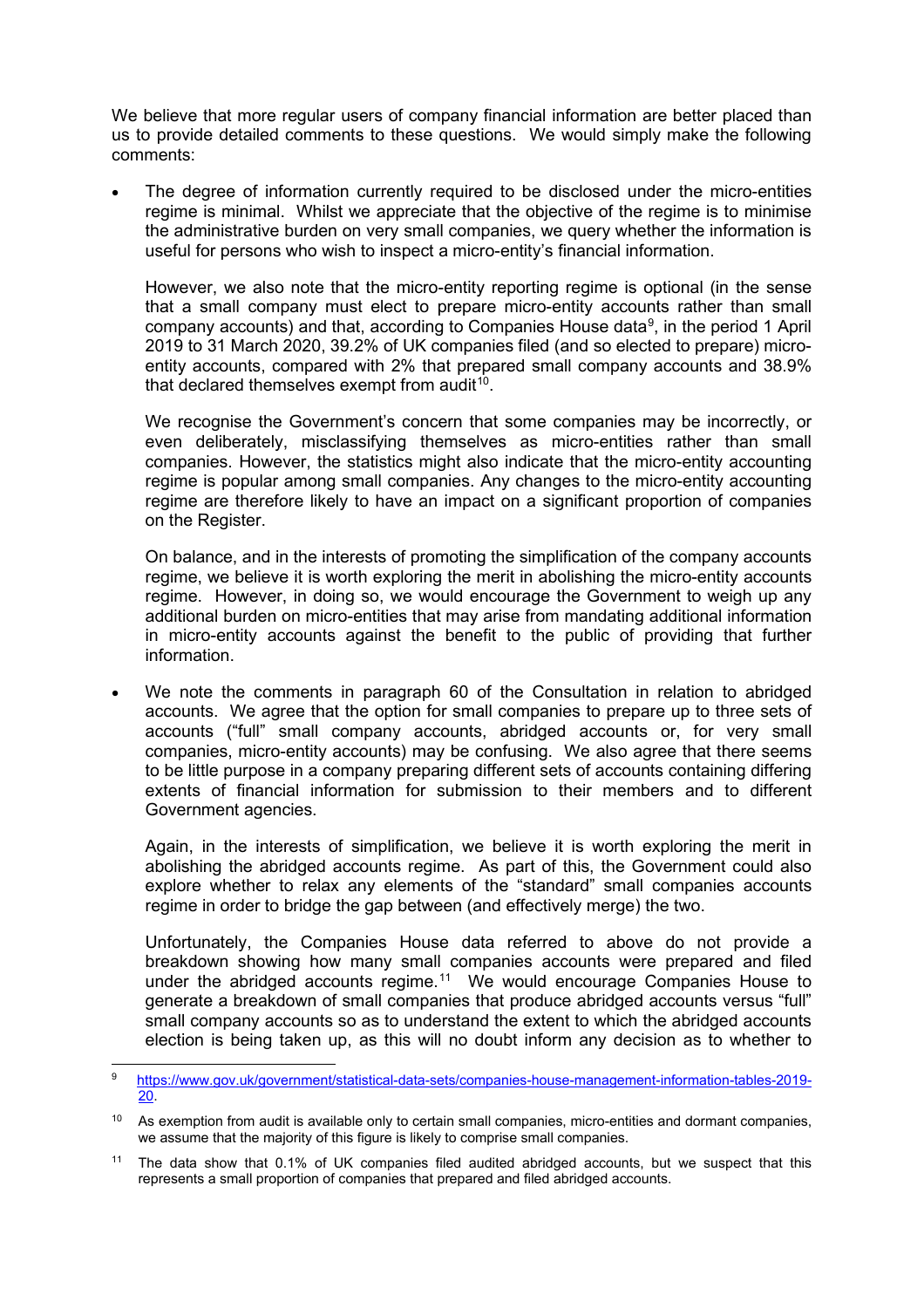modify or abolish that regime.

#### **Section 8: Greater checks on financial information**

#### **Q24: What are your views about the general premise that checks should be conducted on all accounts prior to them being accepted as fit for filing on the public register?**

We agree that there is value in the Registrar being able to conduct checks on accounts before they are accepted for filing on the Register. This should reduce the number of instances in which companies need to file revised accounts at Companies House. We also agree that, if mandatory iXBRL tagging is introduced, the process of checking accounts prior to filing would be made easier and more efficient.

We agree that, to the extent the Registrar is given power to conduct checks, they should be limited to ensuring that the accounts contain all of the elements they are required to contain for a company of the relevant size.

We also agree that, beyond checking the completeness of the information in a company's accounts, the power of the Registrar to conduct checks on accounts should not extend to validating the integrity of the financial information within them. This is a matter for the company itself, working with its accountants and its auditor, and the CA 2006 already provides for the consequences of preparing inaccurate or misleading accounts.

In relation to the comment in paragraph 73 of the Consultation regarding eligibility statements, we would note that, provided that the relevant elements for the company's size category are appropriately tagged using iXBRL, it should be possible to validate a company's categorisation based on the information in the accounts without the need for an eligibility statement.

We would note that any power of the Registrar to conduct checks on accounts would need to interlace properly with any new powers of the Registrar to query filings more generally, as proposed in the Government's parallel consultation on the "Powers of the Registrar"[12.](#page-9-0) Under those proposed powers, the Registrar would (we assume) be able to raise a query in relation to accounts that have been submitted for filing where there is a suspicion of fraud or criminal activity, an obvious or manifest error, or a risk to the integrity of the register or the UK's business environment. The Committee has responded separately to that consultation, and we would direct you to our comments in relation to the proposed powers generally for the Registrar to raise queries on filings. In particular, we would reiterate the view set out in that response that, except where the Registrar determines that there is a clear indication of fraud, the relevant legislation should provide for the querying power to be exercisable only post-registration. Notwithstanding this position, we have highlighted below concerns we have identified with there being a wider ability to raise queries pre-registration.

There would need to be clarity over the process where the Registrar raises a query in relation to a company's accounts. Although, as with other filings, there is a deadline by which a company must file its accounts and penalties for failing to do so, the consequences for a company of not filing its accounts are more severe than for other filings<sup>[13](#page-9-1)</sup>, potentially resulting in ultimately in the company being struck off the register and dissolved.

It is possible to envisage a scenario where a company files its accounts at or close to the

<span id="page-9-0"></span>12

[https://assets.publishing.service.gov.uk/government/uploads/system/uploads/attachment\\_data/file/942167/R](https://assets.publishing.service.gov.uk/government/uploads/system/uploads/attachment_data/file/942167/Registrar_s_Powers_Consultation.pdf) [egistrar\\_s\\_Powers\\_Consultation.pdf](https://assets.publishing.service.gov.uk/government/uploads/system/uploads/attachment_data/file/942167/Registrar_s_Powers_Consultation.pdf)

<span id="page-9-1"></span> $13$  With the exception of the company's confirmation statement.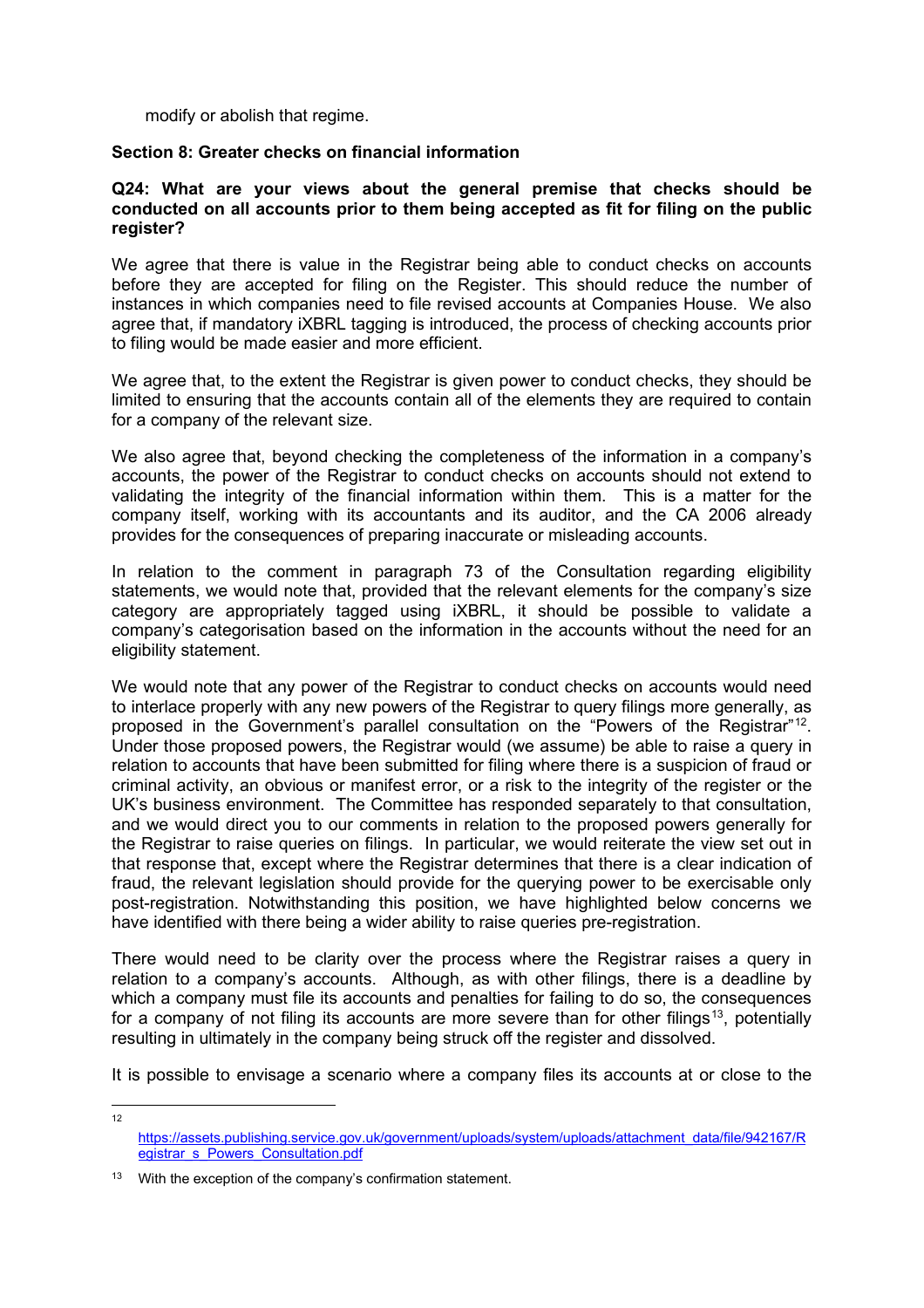end of the period for doing so, the Registrar raising a query on the accounts and, as a result of time spent dealing with the query, the company is not able to file its accounts until after the period for doing so has elapsed. The legislation should make it clear whether the company and its officers commit an offence or are otherwise liable in those circumstances.

There should also be clarity as to the timeline during which the Registrar is able to raise queries so as to allow the company to be confident that its accounts will not be subject to further queries after a certain time. In this regard, the Government may wish to consider the need for any increased resourcing of Companies House at times of year when volumes of accounts filings are likely to be particularly high, reflecting the seasonal nature of corporate reporting.

There may be instances where the error is attributable wholly to the company and a penalty is justified, such as where there is an egregious error in the accounts (for example, a missing line item) or the company has misclassified itself as (say) small, rather than medium-sized. Equally, there may be cases where the company is able to satisfy the Registrar's query without necessitating any amendments to the accounts, in which case the company should either be deemed to have met its filing deadline or be protected from any penalty by virtue of failing to do so. There may be instances that lie between these two extremes where it is appropriate for the Registrar to exercise its discretion.

#### **Q25: Additional checks will be limited. Bearing in mind resource and expertise constraints, can you provide examples of what information Companies House should check as a priority and how it can be checked?**

We believe that more regular users of company financial information are better placed than us to provide detailed comments to these questions. However, we would suggest that, with the benefit of iXBRL tagging, the following items could be checked quickly, with minimal resource required:

- the company's size classification (micro, small, medium-sized or large);
- whether the company has included all of the constituent elements of its accounts and reports (for example, balance sheet, profit and loss account, notes to the accounts, directors' report and, for medium-sized and large companies, strategic report);

In this regard, we would note that there may be value, if mandating iXBRL tagging, in requiring a company to indicate in its accounts whether it is a quoted or traded company, as this may enable automated cross-checks to ensure that elements of the company's accounts and reports that are required for such a company (such as a directors' remuneration report) are also included;

- whether the accounts have been signed in the required places; and
- whether the accounts have been audited and, if so, an auditor's opinion included.

#### **Section 9: Displaying key information on the register**

#### **Q27: Which elements of financial information would be most useful to see on the company overview page?**

Again, we believe that more regular users of company financial information are better placed than us to provide detailed comments to these questions. However, key pieces of financial information that are likely to be useful to see on the company overview page include:

• the amount of the company's net fixed and current assets or liabilities and its balance sheet total;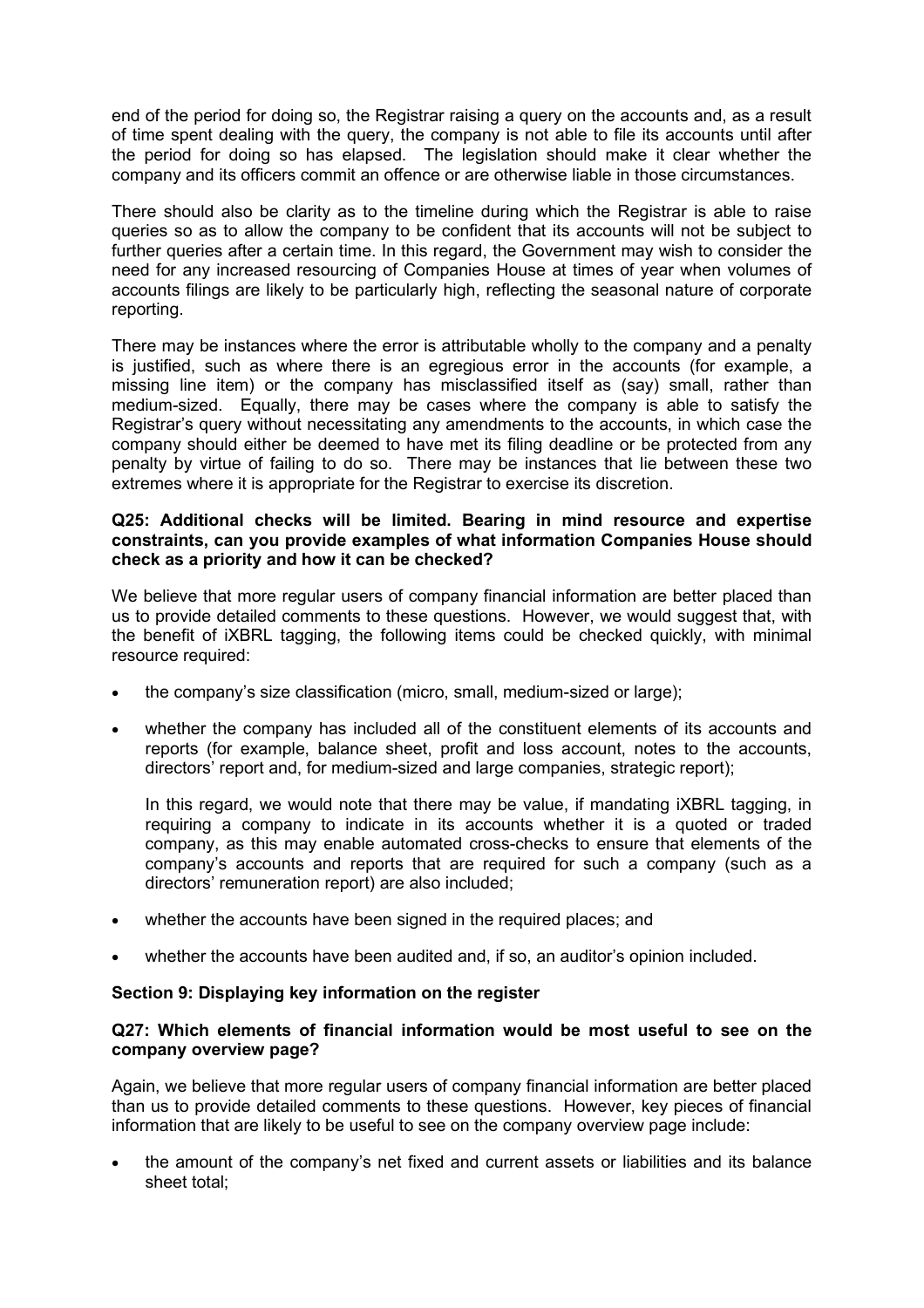- the amount of the company's share capital and statutory and non-statutory reserves;
- if included (see our comments below), the amount of the company's net realised profits or losses;
- the amount of the company's turnover (or, for small companies that file abridged accounts, its gross profit or loss); and
- the average number of the company's employees during the financial year.

We assume that this information would be displayed for the most recent financial year for which the company has prepared and filed accounts.

In addition, we note that in recent years several proposals have been mooted to require companies to disclose their level of "distributable reserves", or realised profits, in their annual accounts.[14](#page-11-0) We agree that it would be useful for this information to be included in a company's accounts and, if it is, on the company's overview page at Companies House.

#### **Q28: What non-financial information would you like to see on the company overview page?**

Key pieces of non-financial information that are likely to be useful for our members to see on the company overview page include:

- the size classification of the company (micro, small, medium-sized or large, based on the nature of accounts filed) or confirmation that the company was dormant during the financial year;
- whether the company was a traded company, a quoted company and/or a public interest entity during the financial year;
- whether the company was "very large", such that it is or would (but for any exemption under para. 22 Sch. 7 Large and Medium-sized Companies and Groups (Accounts and Reports) Regulations 2008 (2008/410)) be required to publish a statement of corporate governance arrangements;
- the constituent elements of the company's accounts and reports that have been filed (for example, accounts, directors' report, strategic report, directors' remuneration report);
- if the company was small, whether it prepared abridged accounts;
- whether the company exempted itself from audit;

<span id="page-11-0"></span><sup>&</sup>lt;sup>14</sup> See, for example, the Government's response to the Department for Business, Energy and Industrial<br>Strategy's consultation on Insolvency and Corporate Governance (26 August 2018) consultation on [\(https://assets.publishing.service.gov.uk/government/uploads/system/uploads/attachment\\_data/file/736163/I](https://assets.publishing.service.gov.uk/government/uploads/system/uploads/attachment_data/file/736163/ICG_-_Government_response_doc_-_24_Aug_clean_version__with_Minister_s_photo_and_signature__AC.pdf) [CG\\_-\\_Government\\_response\\_doc\\_-](https://assets.publishing.service.gov.uk/government/uploads/system/uploads/attachment_data/file/736163/ICG_-_Government_response_doc_-_24_Aug_clean_version__with_Minister_s_photo_and_signature__AC.pdf)

<sup>&</sup>lt;u>[\\_24\\_Aug\\_clean\\_version\\_\\_with\\_Minister\\_s\\_photo\\_and\\_signature\\_\\_AC.pdf\)](https://assets.publishing.service.gov.uk/government/uploads/system/uploads/attachment_data/file/736163/ICG_-_Government_response_doc_-_24_Aug_clean_version__with_Minister_s_photo_and_signature__AC.pdf),</u> the House of Commons Business, Energy and Industrial Strategy Committee's paper "The Future of Audit: Government Response to the Committee's Nineteenth Report of Session 2017–19" (7 June 2019) [\(https://publications.parliament.uk/pa/cm201719/cmselect/cmbeis/2296/2296.pdf\)](https://publications.parliament.uk/pa/cm201719/cmselect/cmbeis/2296/2296.pdf) and the Report of the Independent Review into the Quality and Effectiveness of Audit (the "Brydon Review") (Dec. 2019) [\(https://assets.publishing.service.gov.uk/government/uploads/system/uploads/attachment\\_data/file/852960/b](https://assets.publishing.service.gov.uk/government/uploads/system/uploads/attachment_data/file/852960/brydon-review-final-report.pdf) [rydon-review-final-report.pdf\)](https://assets.publishing.service.gov.uk/government/uploads/system/uploads/attachment_data/file/852960/brydon-review-final-report.pdf).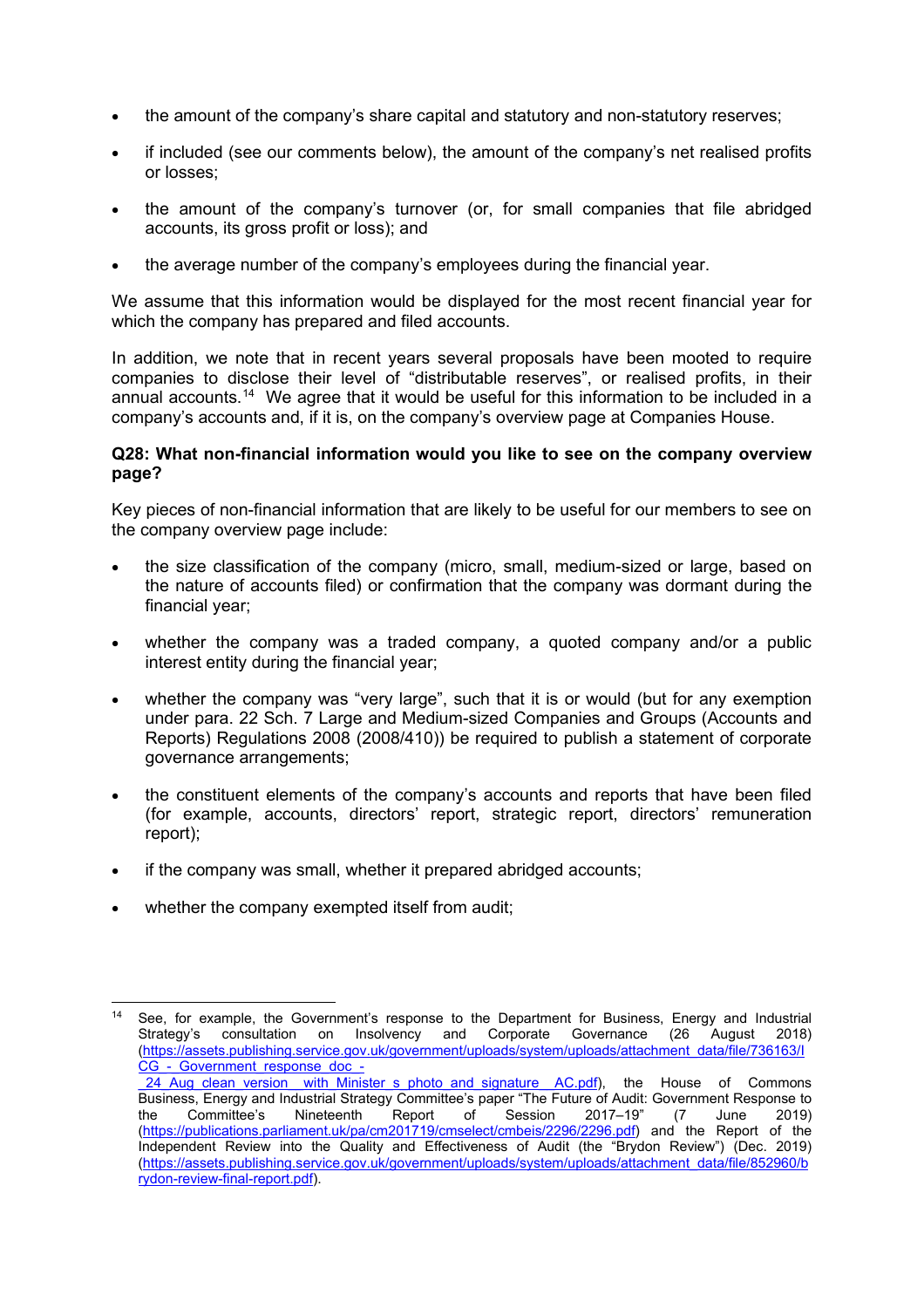- whether the company was required to prepare group accounts, was exempt from the requirement to prepare group accounts, or was not subject to the group accounts regime;
- whether the company prepared Companies Act accounts or IAS accounts;
- whether the company's accounts and reports have been tagged using iXBRL (should mandatory iXBRL tagging not be introduced); and
- details of any other undertakings in which the company has an interest (to the extent these are identified in the accounts and the information readily extractable); and
- the result of the auditor's opinion on the accounts (for example, whether it is "clean" or qualified), and any constituent elements of that opinion that are readily extractable.

Again, we assume that this information would be displayed for the most recent financial year for which the company has prepared and filed accounts.

## **Q29: Do you have any additional comments about this proposal?**

We note that companies are currently required to publish other metrics and related information under other separate legislation. Examples include:

- gender pay-gap information under the Equality Act 2010 (Gender Pay Gap Information) Regulations 2017 (SI 2017/172);
- payment practice and performance information under the Reporting on Payment Practices and Performance Regulations 2017 (SI 2017/395); and
- information on payments to governments under the Reports on Payments to Governments Regulations 2004 (SI 2004/3209).

We also note the Government's previous proposals to introduce mandatory ethnicity paygap reporting and the separate Equal Pay Bill 2019-2021 introduced by Baroness Prosser in the House of Lords in January 2020.

This information is currently published through different portals, rather than by Companies House. For example, gender pay-gap information is published through the Government's gender pay-gap service.[15](#page-12-0)

We note that Companies House has, over the years, increasingly become a centralised repository of information – a "one stop shop" – for people who wish to access important information on commercial entities. We therefore believe there is value in centralising these different pieces of financial information in a single location, with Companies House being the most logical choice.

We note that these other financial metrics are not always prepared for the same period of time as that covered by a company's annual accounts. If this information were ported to Companies House, therefore, it would likely be necessary to set it out in a separate section of a company's overview so as to avoid confusion.

For further information, please contact Robert Boyle (robert.boyle@macfarlanes.com).

<span id="page-12-0"></span><sup>15</sup> <https://gender-pay-gap.service.gov.uk/>